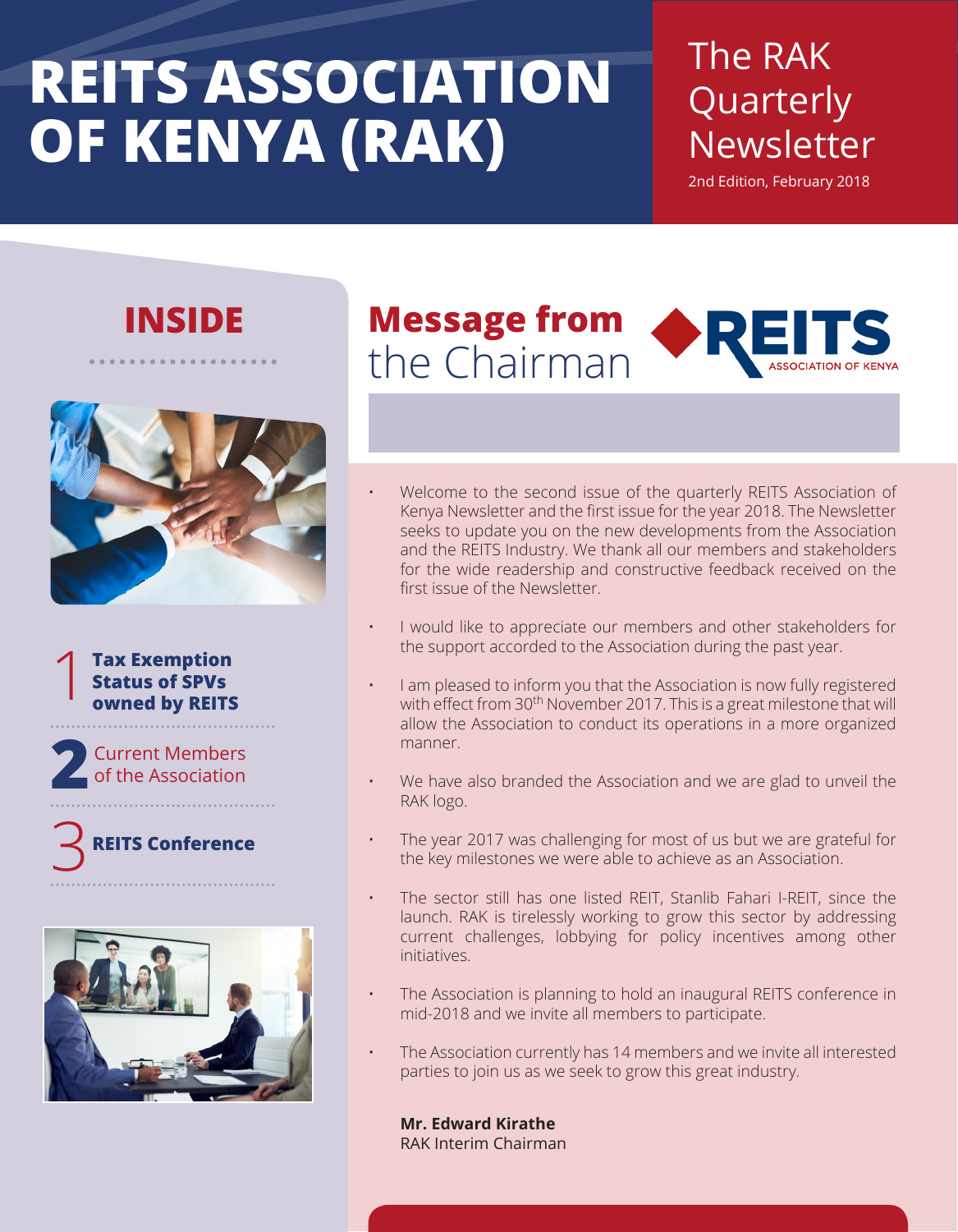### **Current Members of the Association include:**

|     | <b>Member</b>                                        | <b>Membership category</b> |
|-----|------------------------------------------------------|----------------------------|
| 1.  | Fund Managers Association                            | Association                |
| 2.  | Kenya Property Developers Association                | Association                |
| 3.  | MMC Africa                                           | Corporate                  |
| 4.  | Viva Africa Consulting                               | Corporate                  |
| 5.  | Nairobi Securities Exchange                          | Corporate                  |
| 6.  | Cytonn Investments                                   | Corporate                  |
| 7.  | Nabo Capital                                         | Corporate                  |
| 8.  | Mboya Wangong'u & Waiyaki                            | Corporate                  |
| 9.  | Stanlib Kenya Limited                                | Corporate                  |
| 10  | Acorn Holdings                                       | Corporate                  |
| 11. | <b>Sterling Capital Limited</b>                      | Corporate                  |
| 12. | Kenya Association of Stockbrokers & Investment Banks | Association                |
| 13. | Novare Equity Partners                               | Corporate                  |
| 14. | Wachira Gichu                                        | Individual                 |

#### **Interim Officials Include:**

- 1. Interim Chairman Mr. Edward Kirathe, CEO Acorn Holdings
- 2. Interim Vice Chairman Mr. Kenneth Masika, CEO Stanlib Fahari I-REIT
- 3. Interim Treasurer Mr. Geoffrey Odundo, CEO NSE
- 4. Organizing Secretary Ms. Jacqueline Mwiti, Head of Cash Markets NSE

## **2018 Agenda** Tax exemption status of SPV owned by REITS

*" Under the current regulations, Registered REITS are exempt from 30% income tax"*